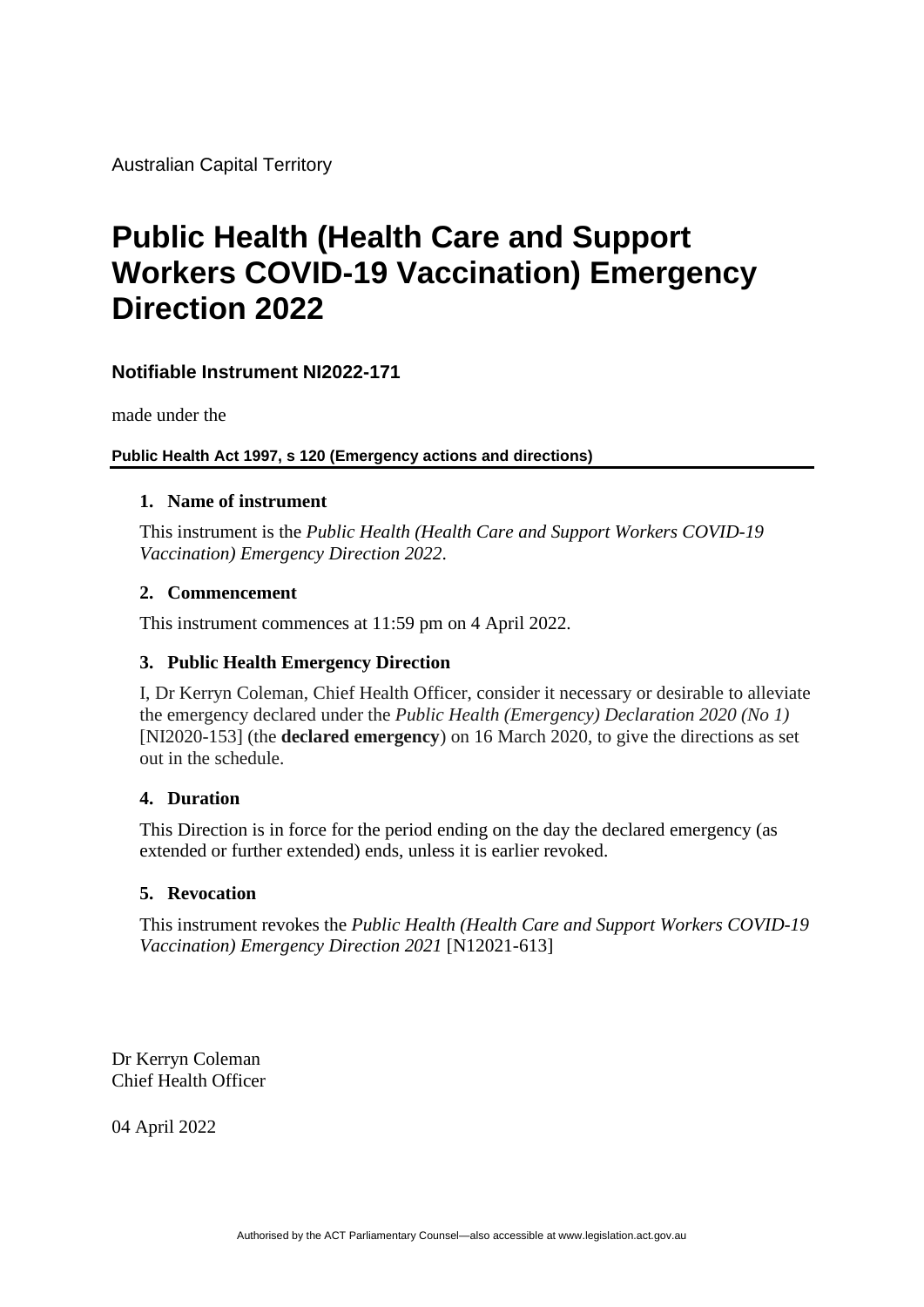

# Public Health Emergency Direction

*Public Health Act 1997*

*Made under the Public Health Act 1997, section 120 (Emergency actions and directions)*

I, Dr Kerryn Coleman, Chief Health Officer, consider it necessary or desirable to alleviate the emergency declared under the *Public Health (Emergency) Declaration 2020 (No 1)*  [NI2020-153] (the **declared emergency**) on 16 March 2020, to give the directions as set out below.

The purpose of this Direction is to limit the spread of coronavirus disease 2019 (**COVID-19**), caused by the novel coronavirus SARS-CoV-2 within a particularly vulnerable population by restricting this vulnerable population from being exposed to unvaccinated workers within health care facilities.

I consider the Direction is necessary or desirable to alleviate the **COVID-19** emergency on the grounds that:

- a. **COVID-19** poses a serious public health risk to the Australian Capital Territory;
- b. the World Health Organization declared the Omicron variant of **COVID-19** to be a variant of concern on 26 November 2021. In February 2022, the World Health Organization confirmed that the BA.2 sub-lineage of the Omicron variant should continue to be considered a variant of concern and monitored as a distinct sublineage of Omicron by public health authorities;
- c. the Omicron variant of **COVID-19** is highly transmissible and remains the dominant variant globally and in the Australian Capital Territory following its introduction on 3 December 2021;
- d. the Australian Capital Territory has experienced persistent community transmission since the original outbreak of **COVID-19** on 12 August 2021;
- e. There is a necessity to limit the impact of **COVID-19** in the Australian Capital Territory to mitigate the burden on the public health system, which includes continued monitoring and support for the public health response; and
- f. vaccination continues to be effective in reducing the risk of severe disease and death from **COVID-19** while it is acknowledged that it does not completely eliminate the risk of transmission of **COVID-19**.

In making these directions I have had regard to relevant human rights and I am satisfied that the limitations imposed as a result of these Directions are both demonstrably justifiable in a free and democratic society and necessary to protect the ACT community from the serious public health risk posed by COVID-19.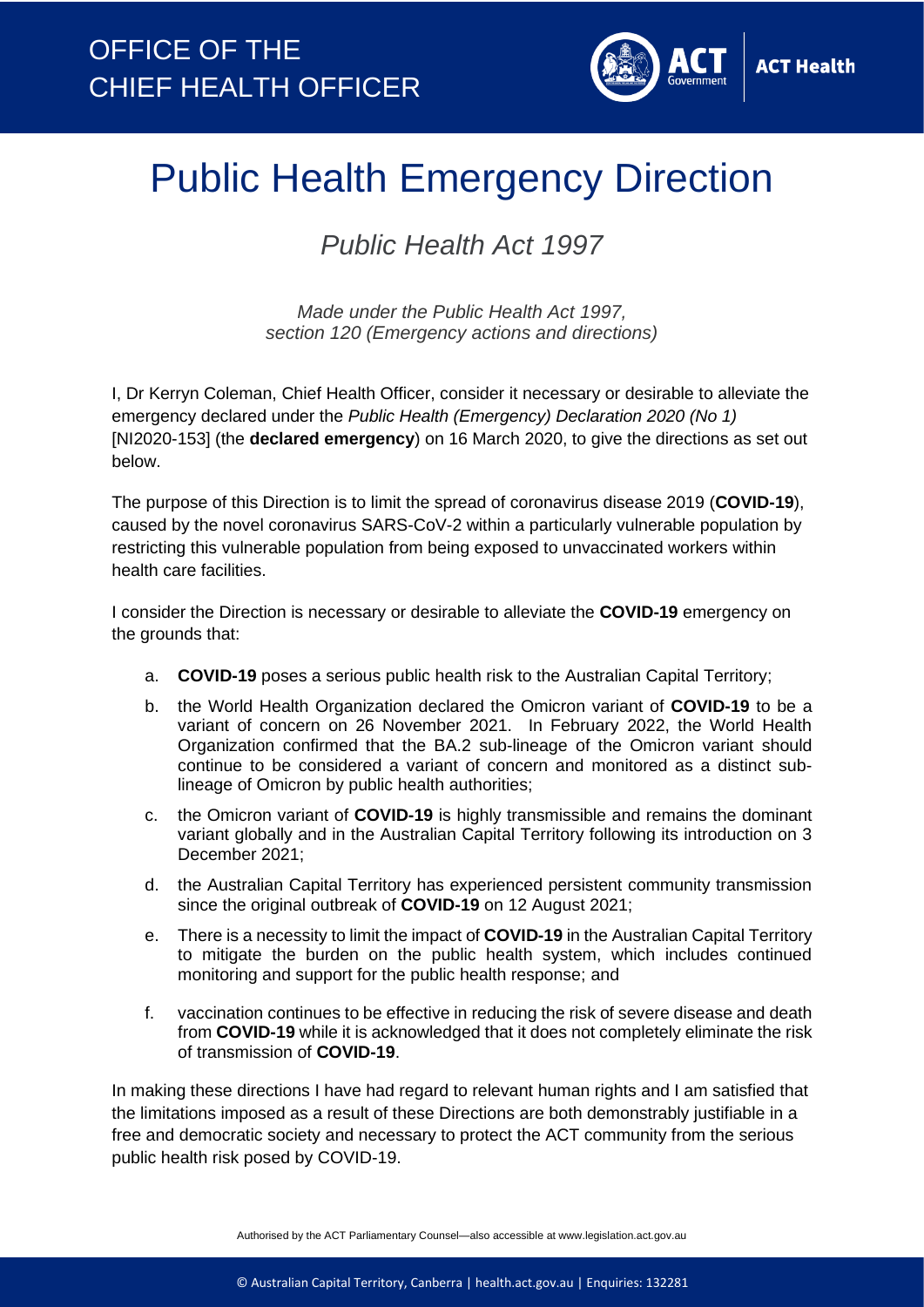

### **PART 1 – RESTRICTED ACCESS TO HEALTH CARE FACILITIES BY WORKERS**

- **A. Directions**
- 1. A **worker** for a **health care facility** must not work at the premises of a **health care facility** for work in the Australian Capital Territory unless the **worker**:
	- a. has received a **primary course of vaccination**; or
	- b. has a **COVID-19 vaccine exemption**; or
	- c. was a **diagnosed person** within the previous 4 months.
- 2. The **operator** of a **health care facility** must take all reasonable steps to ensure that a **worker** does not work at the premises of the **health care facility** if:
	- a. the **worker** is prohibited from doing so under paragraph 1; or
	- b. the **operator** of a **health care facility** has been unable to obtain the person's **evidence of vaccination status**, or the person's **COVID-19 vaccine exemption**.
- 3. A **worker** must provide **evidence of vaccination status** or **evidence of exemption** if required to do so by the **operator** of a **health care facility.**
- 4. The **operator** of a **health care facility** must:
	- a. take all reasonable steps to collect and maintain **evidence of vaccination status** or **COVID-19 vaccine exemption** for each **worker** of the **health care facility** prior to a **worker** attending work at a **health care facility** under paragraph 1; and
	- b. on request, provide any **evidence of vaccination status** or **COVID-19 vaccine exemption** that the **operator** has collected and maintained to an **authorised person** as soon as practicable after the request is made; and
	- c. not use or disclose **evidence of vaccination status** or **evidence of exemption**  except:
		- i. as is provided for by this Direction; or
		- ii. as permitted or required by any other law; or
		- iii. to the extent that the person expressly provided their **evidence of vaccination status** for a purpose other than these directions; and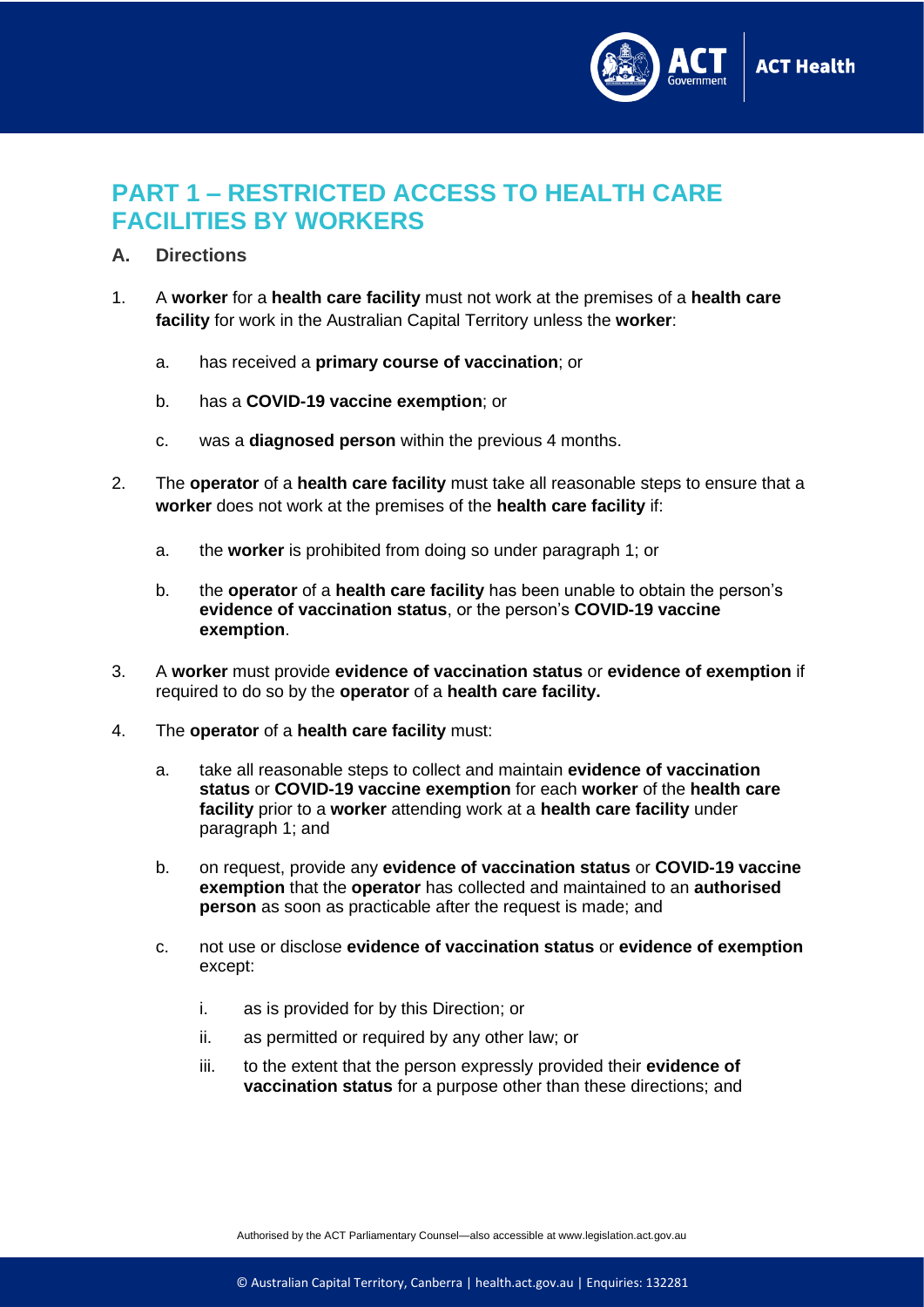

- d. take all reasonable steps to protect any **evidence of vaccination status** or **evidence of exemption** that it holds from:
	- i. misuse and loss; and
	- ii. unauthorised access, modification or disclosure.

Note: **Evidence of vaccination status** is a health record for the purposes of the *Health Records (Privacy and Access) Act 1997*. An operator will have obligations under the *Health Records (Privacy and Access) Act 1997* in relation to the record including collection, storage, use, access, disclosure, and destruction of the record.

### **PART 2 – MATTERS RELEVANT TO THESE DIRECTIONS**

### **A. Enforcement**

- 5. An **authorised person** may ask a person for any information necessary to determine whether the person is complying with this Direction.
- 6. Any person must comply with any request made under paragraph 5 by an authorised person.
- 7. If a person fails to comply with this Direction, an **authorised person** may direct the person to do such things as are reasonably necessary to comply with this Direction, including, upon request, to produce proof of identification to the **authorised person**.

### **B. Exemptions**

- 8. The Chief Health Officer may, in writing and subject to any conditions that the Chief Health Officer considers necessary, exempt a person from this Direction.
- 9. Without limiting paragraph 8, the Chief Health Officer or an authorised delegate may provide an exemption from this Direction to:
	- a. a person who is unable, due to a medical contraindication, to receive a **COVID-19 vaccine**; or
	- b. a person for whom a **COVID-19 vaccine** is not reasonably available.
- 10. If the Chief Health Officer exempts a person from this Direction, or a stated requirement under this Direction, that person must comply with the conditions of the exemption.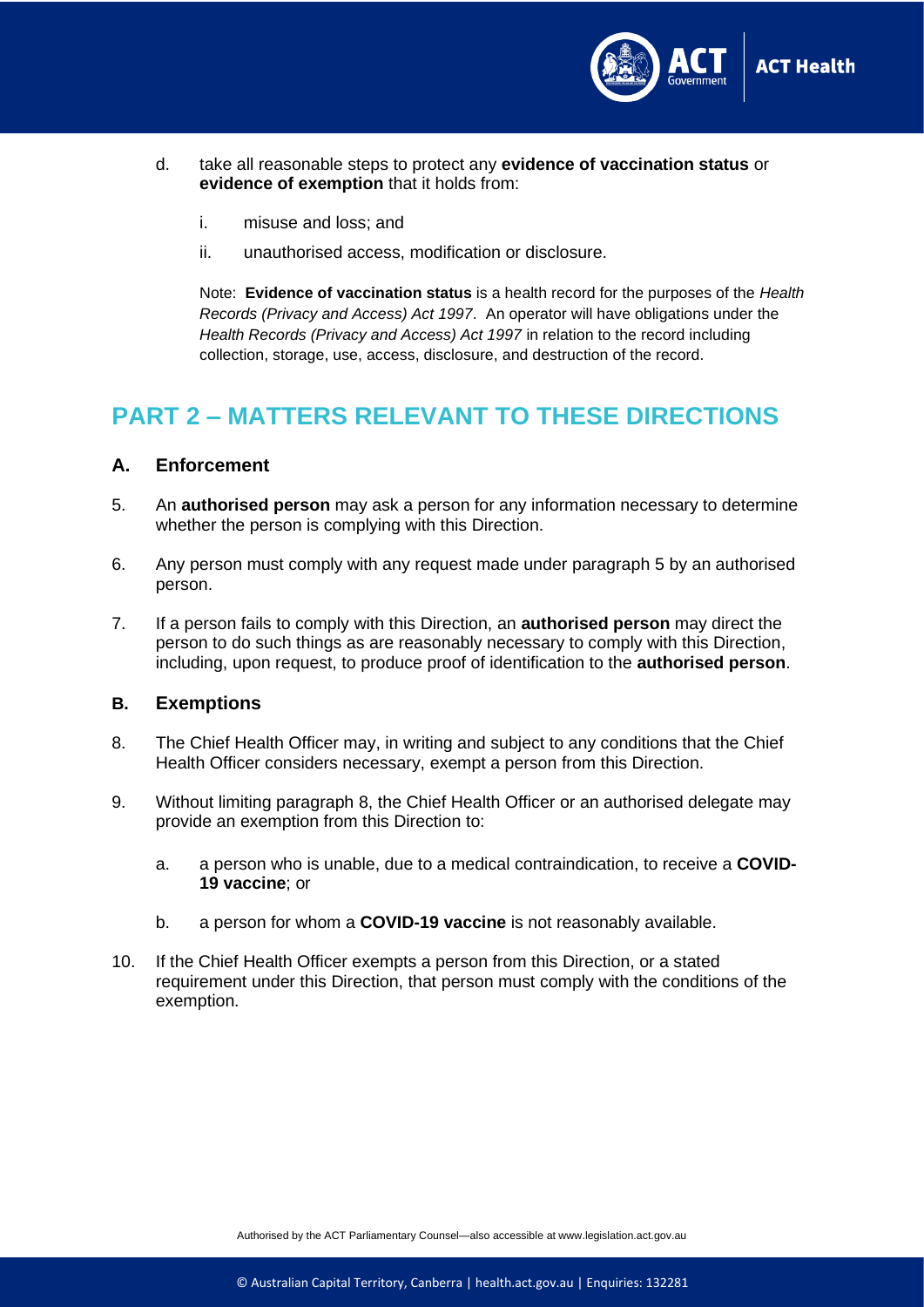

### **C. Definitions**

For the purposes of these directions:

11. **Ad hoc volunteer** means a person who provides goods or services at a **healthcare facility** in a voluntary or unpaid capacity, and does so on a non-systematic basis.

### 12. **Ambulance officer** means:

- a. a member of the ambulance service who works on an ambulance; or
- b. a person who works on a patient transport vehicle for a provider approved to provide services in the ACT under s 62 of the *Emergencies Act 2004*.
- 13. **Authorised person** means an authorised person under section 121 of the *Public Health Act 1997*.
- 14. **Carer** means a person who provides personal care, support and assistance to another individual to support their daily activities of living and is not employed or otherwise engaged by the relevant **health care facility**.
- 15. **COVID-19** means the Coronavirus disease 2019, caused by the novel coronavirus SARS-CoV-2.
- 16. **COVID-19 test** means:
	- a. a rapid antigen test approved by the Therapeutic Goods Administration of the Commonwealth for use in Australia to detect **COVID-19**; and
	- b. a reverse transcription polymerase chain reaction (PCR test) to diagnose **COVID-19**.
- 17. **COVID-19 vaccine** means a vaccine approved by the Therapeutic Goods Administration of the Commonwealth for use in Australia as a vaccine against **COVID-19**.

#### 18. **COVID-19 vaccine exemption** means:

a. an exemption issued by the Chief Health Officer pursuant to paragraph 8 of this Direction, except for an exemption which has been revoked or otherwise lapsed;

*Note*: A temporary exemption issued to a person will state the time period for which it remains in force.

b. a COVID-19 digital certificate issued by Services Australia which is current and displayed through the Medicare app or smartphone wallet, that states that a person is unable to receive a dose, or a further dose, of any **COVID-19 vaccine**;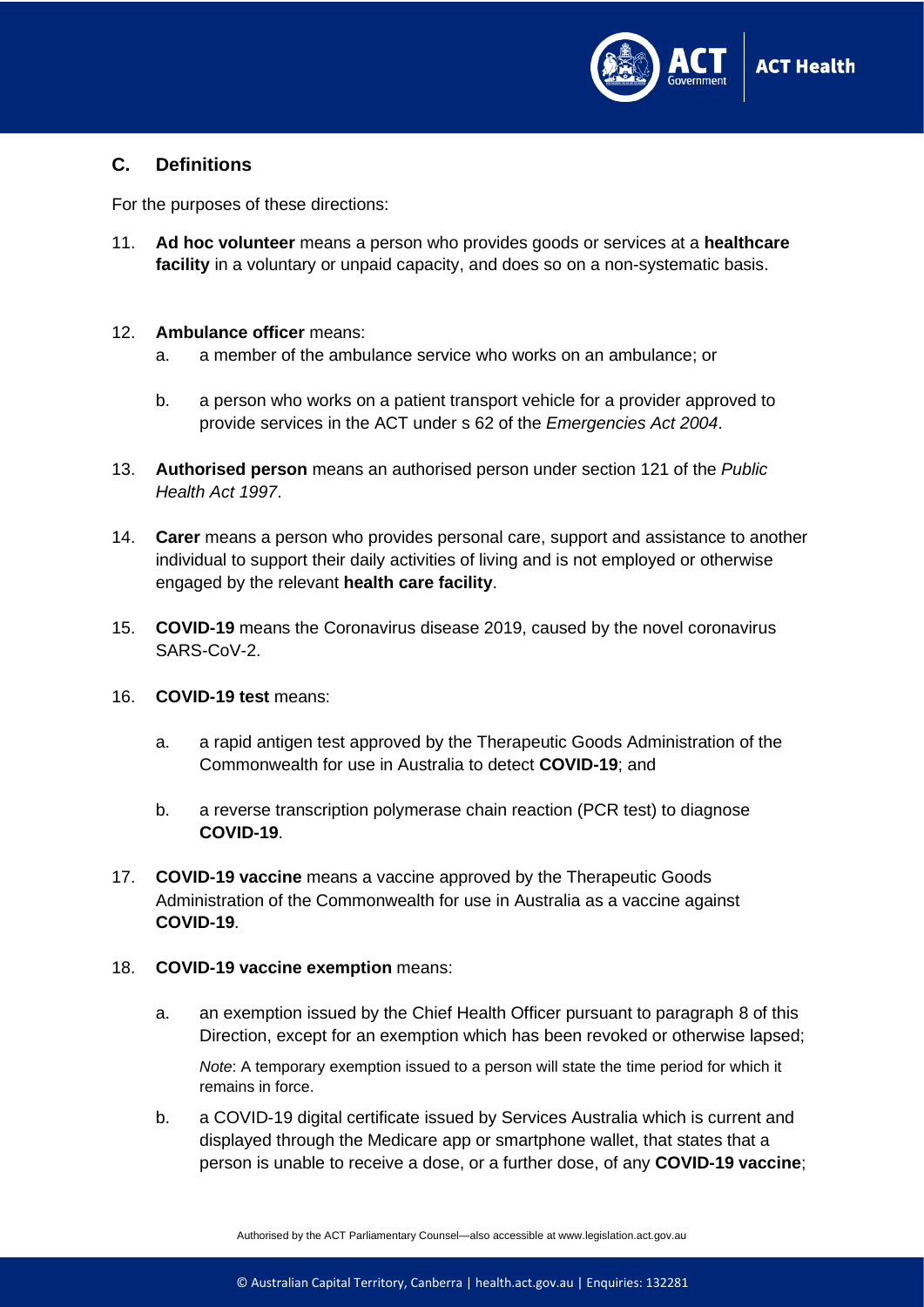

- c. a printed version of the COVID-19 digital certificate referred to in paragraph 18(b);
- d. an Australian Immunisation Register immunisation medical exemption (IM011) form which has been completed and signed by an eligible provider, but only while the person is waiting for the form to be processed by Services Australia.
- 19. **Day hospital** means a facility where a person is admitted for surgical or medical treatment and discharged on the same day.
- 20. **Diagnosed person** means a person who has undertaken a **COVID-19 test** and returned a positive result.
- 21. **Evidence of vaccination status**, for a **worker**, means evidence from the Australian Immunisation Register kept under the *Australian Immunisation Register Act 2015* (Cth), or any other evidence in the form approved by the Chief Health Officer, relating to the number of **COVID-19 vaccine** doses that a **worker** has received .

*Example*— An online immunisation history statement or **COVID-19** digital certificate from the Australian Immunisation Register

- 22. **Guardian** means someone who is a guardian, health attorney, power of attorney, carer, manager or any other person necessary to make decisions for a patient at a **health care facility**.
- 23. **Health care facility** means:
	- a. a **hospital**, including a **day hospital**; or
	- b. a hospice; or
	- c. all health care facilities operated by Canberra Health Services.
- 24. **Hospital** includes a public and private hospital.
- 25. **Operator**, for a **health care facility**, means the owner, occupier, or person in charge (however described) of the **health care facility**.
- 26. **Permitted person** means a person described in Column 2 of the table in Attachment A.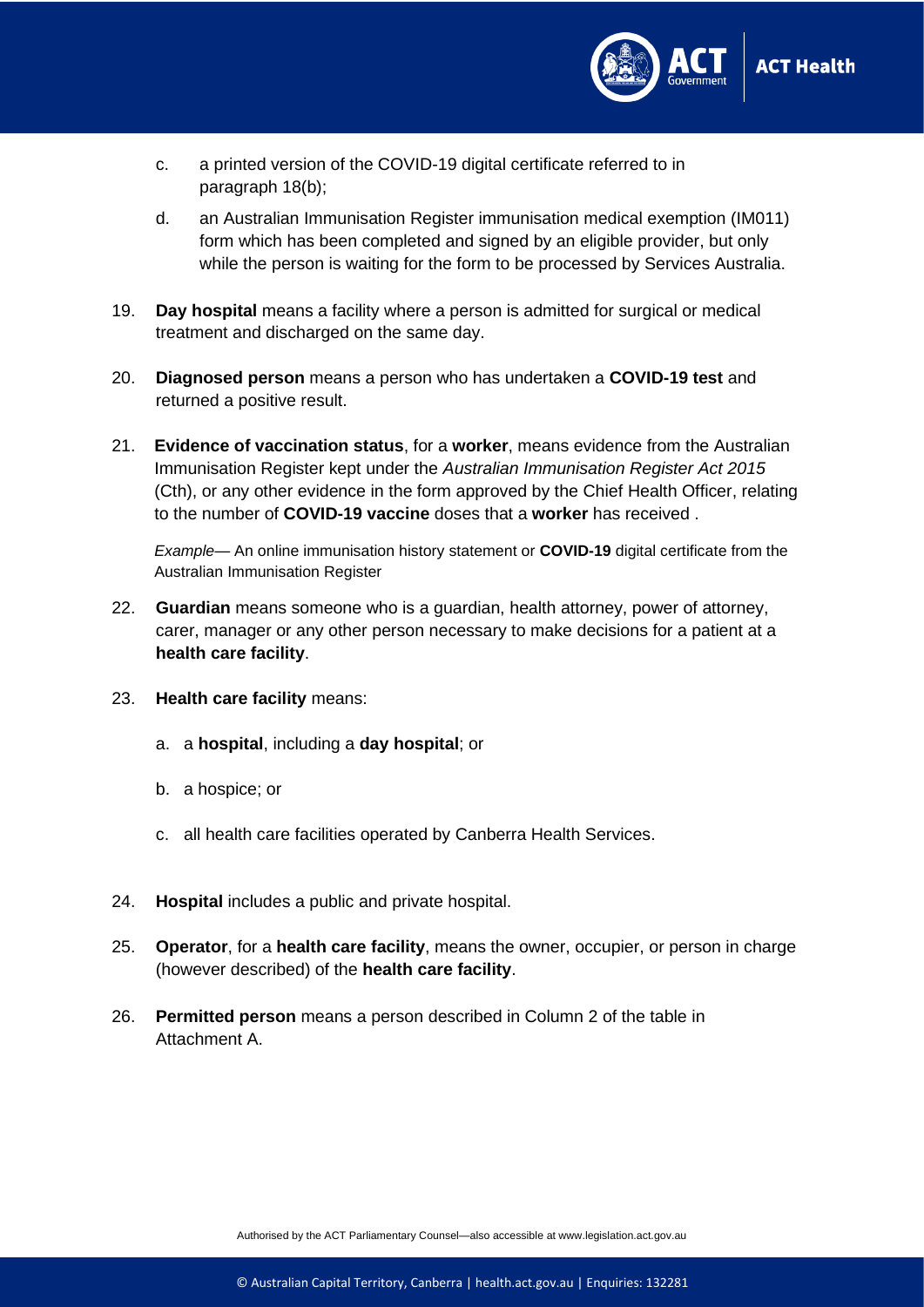

- 27. **Primary course of vaccination** means either one dose of the Janssen **COVID-19 vaccine** or at least two doses of any other **COVID-19 vaccine**.
- 28. **Worker,** for a **health care facility**, means a person described in Column 1 of the table in Attachment A and excludes a **permitted person**.

**Dr Kerryn Coleman** Chief Health Officer

4 April 2022

### **PENALTIES**

Section 120 (4) of the *Public Health Act 1997* provides:

A person must not, without reasonable excuse, fail to comply with a direction under this section.

### **Maximum Penalty:**

In the case of a natural person, \$8,000 (50 penalty units). In the case of a body corporate, \$40,500 (50 penalty units). In the case of a utility that is a body corporate, \$1,620,000 (2000 penalty units).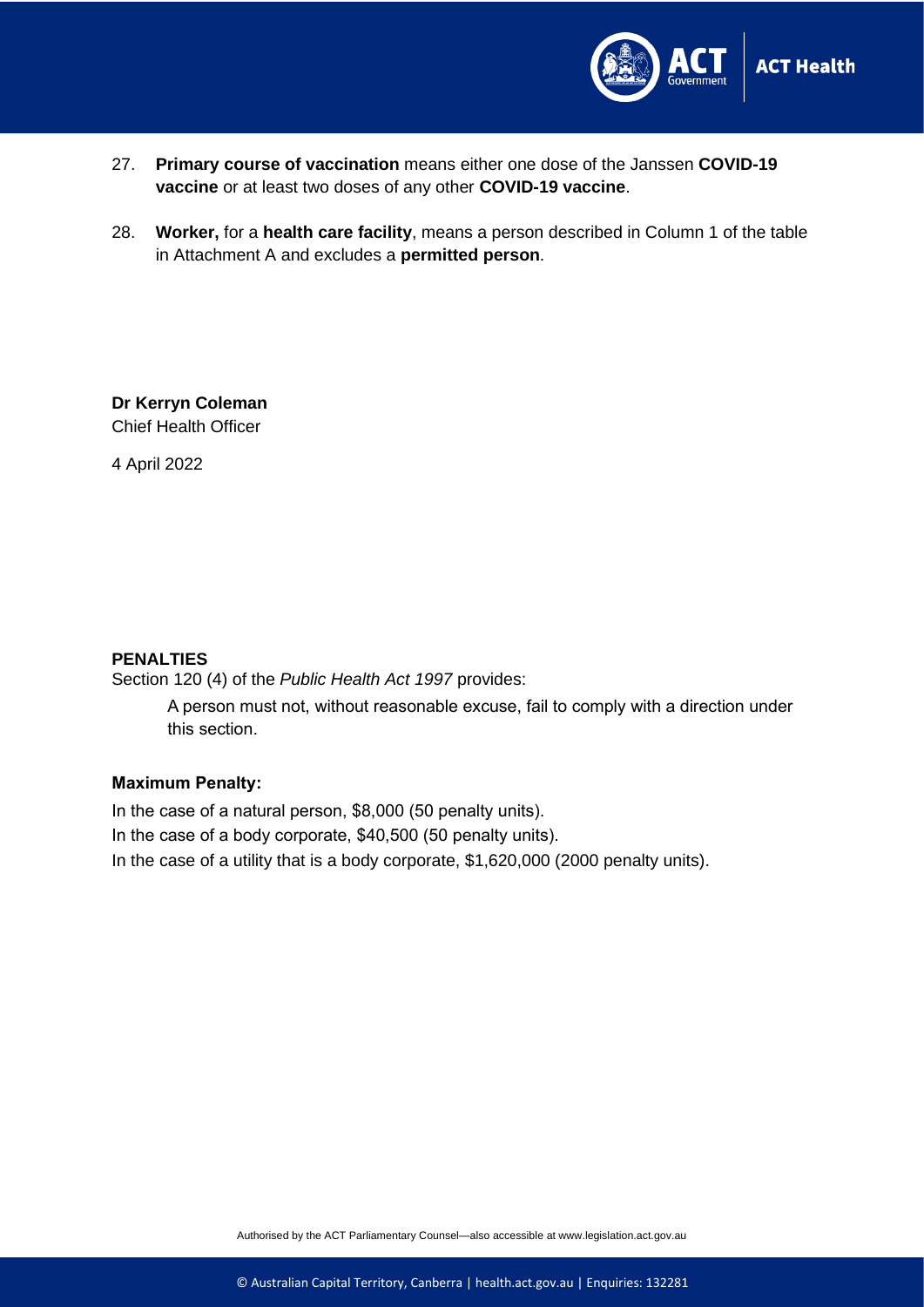

### **Attachment A – Workers and Permitted Persons**

| Item           | Column 1 - Workers                                                                                                                                                                                                                                                                                                                                                                                                                                                                                                                                                                                                              | Column 2 - Permitted Persons                                                                                                                                                                                                                                                                                                                                                                                                                                                                                                                                    |  |
|----------------|---------------------------------------------------------------------------------------------------------------------------------------------------------------------------------------------------------------------------------------------------------------------------------------------------------------------------------------------------------------------------------------------------------------------------------------------------------------------------------------------------------------------------------------------------------------------------------------------------------------------------------|-----------------------------------------------------------------------------------------------------------------------------------------------------------------------------------------------------------------------------------------------------------------------------------------------------------------------------------------------------------------------------------------------------------------------------------------------------------------------------------------------------------------------------------------------------------------|--|
| $\mathbf{1}$   | Any person who provides health, medical,<br>dental, nursing, pathology,<br>pharmaceutical, social work or allied<br>health services to a patient<br>at the health care facility, including in a<br>voluntary or unpaid capacity.                                                                                                                                                                                                                                                                                                                                                                                                | The following people:<br>a. An ad hoc volunteer; or<br>b. A carer.                                                                                                                                                                                                                                                                                                                                                                                                                                                                                              |  |
|                | Examples:<br>A person employed as a nurse by<br>a hospital;<br>A person employed by a third party<br>who provides pharmaceutical<br>services at a hospital on behalf of<br>the owner of a hospital.                                                                                                                                                                                                                                                                                                                                                                                                                             |                                                                                                                                                                                                                                                                                                                                                                                                                                                                                                                                                                 |  |
| $\overline{2}$ | A person who provides direct care to a<br>Patient at the health care facility.                                                                                                                                                                                                                                                                                                                                                                                                                                                                                                                                                  |                                                                                                                                                                                                                                                                                                                                                                                                                                                                                                                                                                 |  |
| 3              | A person who is a student and is on a<br>placement at a health care facility as a<br>formal part of their education.                                                                                                                                                                                                                                                                                                                                                                                                                                                                                                            |                                                                                                                                                                                                                                                                                                                                                                                                                                                                                                                                                                 |  |
| 4              | An ambulance officer.                                                                                                                                                                                                                                                                                                                                                                                                                                                                                                                                                                                                           |                                                                                                                                                                                                                                                                                                                                                                                                                                                                                                                                                                 |  |
| 5              | Any person who provides goods or<br>services at a health care facility in a<br>regular and systematic way, whether in a<br>paid or voluntary capacity, including:<br>a. A person who is employed or<br>engaged by a third party who<br>provides goods and services at the<br>health care facility, including a<br>labour hire firm who provides staff<br>to supplement the permanent<br>workforce;<br>b. A direct care worker, including a<br>personal care worker;<br>An administrative staff member<br>c.<br>including a person working in<br>administration, information<br>technology, management or<br>reception services; | The following people:<br>a. A person who is a family<br>member or friend of a patient;<br>b. A carer;<br>c. A guardian for a patient at a<br>health care facility;<br>d. An ad hoc volunteer;<br>Any of the following in-reach<br>е.<br>service providers or<br>contractors, unless they are<br>employed or otherwise<br>engaged, including in a regular<br>and systematic way whether in<br>a paid or voluntary capacity, by<br>the owner or operator of a<br>healthcare facility:<br>i. A delivery driver or person<br>providing one-off trade<br>deliveries; |  |